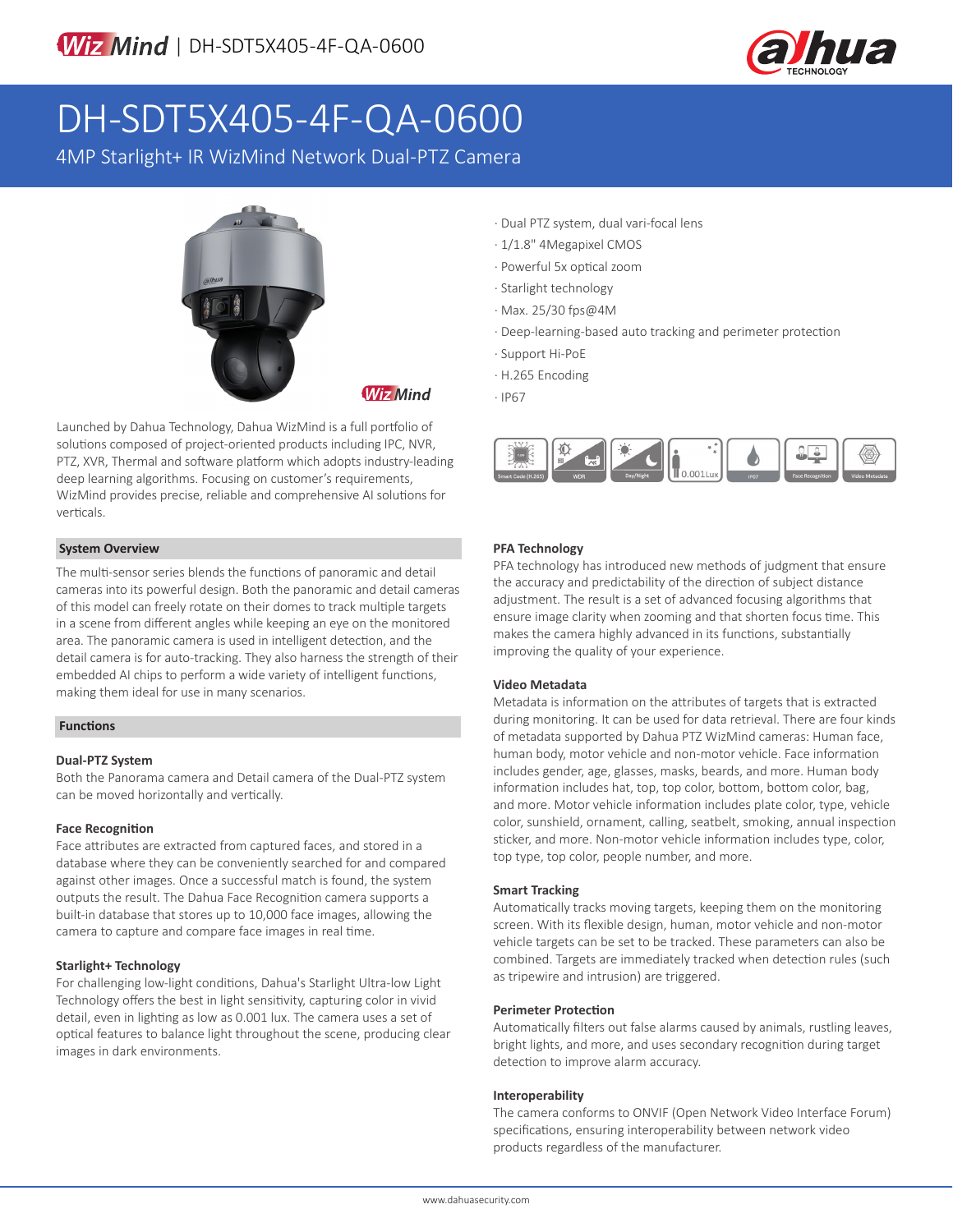# Wiz Mind | DH-SDT5X405-4F-QA-0600

#### **Technical Specification** Camera Image Sensor Panorama: 1/1.8" CMOS Detail: 1/1.8" CMOS Pixel Panorama: 4 MP Detail: 4 MP Max. Resolution Panorama: 2688 (H)  $\times$  1520 (V)<br>
Patail, 2688 (H) × 1520 (V) Detail: 2688 (H) × 1520 (V) ROM 8 GB RAM 4 GB Electronic Shutter Speed<br>
Panorama:  $1/1$  s– $1/30,000$  s<br>
Detail:  $1/1$  s– $1/30,000$  s Detail: 1/1 s–1/30,000 s Scanning System Progressive Min. Illumination Panorama: Color: 0.0005 lux@F1.0 B/W: 0.0005 lux@F1.0 Detail: Color: 0.001 lux@F1.3 B/W: 0.0001 lux@F1.3 0 lux (IR light on) Illumination Distance Panorama (white light): 30 m (98.43 ft) Detail (IR light): 100 m (328.08 ft) Panorama: Manual; Auto; Off<br>
Detail: Zoom Prio: Manual: Auto Detail: Zoom Prio; Manual; Auto; Off **Illuminator Number** Panorama: 4 white lights Detail: 4 IR lights Lens Focal Length Panorama: 6 mm Detail: 10 mm–50 mm Max. Aperture Panorama: F1.0 Detail: F1.3–F1.5 Field of View Panorama: H: 57°; V: 31°; D: 66°<br>Panorama: H: 57°; V: 31°; D: 66° Detail: H: 45°–10°; V: 26°–5.7°; D: 51°–11.5° Optical Zoom 5× Focus Control **Auto**; semi-auto; manual Close Focus Distance Panorama: 0.2 m (0.66 ft) Detail: 0.5 m–3 m (1.64 ft–9.84 ft) Iris Control Panorama: Fixed Detail: Auto DORI Distance Detect Observe Recognize Identify Panorama: 110 m (360.89 ft) Detail: 648 m (2,125.98 ft) (849.74 ft) Panorama: 44 m (144.36 ft) Detail: 259 m Panorama: 21.7 m (71.19 ft) Detail: 130 m (426.51 ft) Panorama: 10.3 m (33.79 ft) Detail: 64.7 m (212.27 ft) PTZ Pan/Tilt Range Panorama: Pan: 0° to 360° endless Tilt: 0° to 30° Detail: Pan: 0° to 305° Tilt: –10° to +90° Manual Control Speed Panorama: Pan: 0.1°/s–100°/s Tilt: 0.1°/s–25°/s Detail:

Pan: 0.1°/s–400°/s Tilt: 0.1°/s–200°/s

| Preset Speed                | Panorama: Pan: 100°/s; Tilt: 50°/s<br>Detail: Pan: 360°/s; Tilt: 200°/s                                                                                                                                                                                                                                                                |  |  |  |
|-----------------------------|----------------------------------------------------------------------------------------------------------------------------------------------------------------------------------------------------------------------------------------------------------------------------------------------------------------------------------------|--|--|--|
| Preset                      | 300                                                                                                                                                                                                                                                                                                                                    |  |  |  |
| Tour                        | 8 (up to 32 presets per tour)                                                                                                                                                                                                                                                                                                          |  |  |  |
| Scan                        | 5                                                                                                                                                                                                                                                                                                                                      |  |  |  |
| Power-off Memory            | Yes                                                                                                                                                                                                                                                                                                                                    |  |  |  |
| <b>Idle Motion</b>          | Preset; Scan; Tour                                                                                                                                                                                                                                                                                                                     |  |  |  |
| <b>PTZ Protocol</b>         | DH-SD<br>Pelco-P/D (auto recognition)                                                                                                                                                                                                                                                                                                  |  |  |  |
| Intelligence                |                                                                                                                                                                                                                                                                                                                                        |  |  |  |
| Video Metadata              | Support human body, human face, motor vehicle<br>and non-motor vehicle image capture and attributes<br>extraction.                                                                                                                                                                                                                     |  |  |  |
| IVS (Perimeter Protection)  | Tripwire; intrusion; climbing fences; loitering detection;<br>abandoned/missing object; fast moving; parking<br>detection; people gathering; vehicle/human alarm<br>classification                                                                                                                                                     |  |  |  |
| <b>Face Recognition</b>     | Yes                                                                                                                                                                                                                                                                                                                                    |  |  |  |
| Video                       |                                                                                                                                                                                                                                                                                                                                        |  |  |  |
| Video Compression           | H.264H; H.264B; Smart H.265+; H.265; MJPEG (Sub<br>Stream 1); Smart H.264+; H.264M                                                                                                                                                                                                                                                     |  |  |  |
| <b>Streaming Capability</b> | 3 streams                                                                                                                                                                                                                                                                                                                              |  |  |  |
| Resolution                  | Panorama:<br>4M (2688 × 1520); 4M (2560 × 1440); 1080p (1920 ×<br>1080); 960p (1280 × 960); 720p (1280 × 720); D1 (704 ×<br>576); VGA (640 × 480); CIF (352 × 288)<br>Detail:<br>4M (2688 × 1520); 4M (2560 × 1440); 1080p (1920 ×<br>1080); 960p (1280 × 960); 720p (1280 × 720); D1 (704 ×<br>576); VGA (640 × 480); CIF (352 × 288) |  |  |  |
| Video Frame Rate            | Panoramic: Main stream: 4M/1080p/1.3M/720p<br>$(1 - 25/30$ fps)<br>Sub stream 1: D1/VGA/CIF (1-25/30 fps)<br>Sub stream 2: 1080p/1.3M/720p/CIF (1-25/30 fps)<br>Detail: Main stream: 4M/1080p/1.3M/720p (1-25/30<br>fps)<br>Sub stream 1: D1/VGA/CIF (1-25/30 fps)<br>Sub stream 2: 1080p/1.3M/720p/CIF (1-25/30 fps)                  |  |  |  |
| <b>Bit Rate Control</b>     | CBR; VBR                                                                                                                                                                                                                                                                                                                               |  |  |  |
| Video Bit Rate              | H.264: 512 kbps-13056 kbps<br>H.265: 204 kbps-7936 kbps                                                                                                                                                                                                                                                                                |  |  |  |
| Day/Night                   | Panorama: Color; B/W<br>Detail: Auto (ICR)                                                                                                                                                                                                                                                                                             |  |  |  |
| <b>BLC</b>                  | Yes                                                                                                                                                                                                                                                                                                                                    |  |  |  |
| <b>WDR</b>                  | Panorama: 120 dB<br>Detail: 120 dB                                                                                                                                                                                                                                                                                                     |  |  |  |
| HLC                         | Yes                                                                                                                                                                                                                                                                                                                                    |  |  |  |
| <b>White Balance</b>        | Panorama: Auto; indoor; outdoor; tracking; manual;<br>sodium lamp; natural light; street lamp<br>Detail: Auto; indoor; outdoor; tracking; manual;<br>sodium lamp; natural light; street lamp                                                                                                                                           |  |  |  |
| Gain Control                | Auto; manual                                                                                                                                                                                                                                                                                                                           |  |  |  |
| Noise Reduction             | 2D NR; 3D NR                                                                                                                                                                                                                                                                                                                           |  |  |  |
| <b>Motion Detection</b>     | Yes                                                                                                                                                                                                                                                                                                                                    |  |  |  |
| Region of Interest (RoI)    | Yes                                                                                                                                                                                                                                                                                                                                    |  |  |  |
| Defog                       | Electronic                                                                                                                                                                                                                                                                                                                             |  |  |  |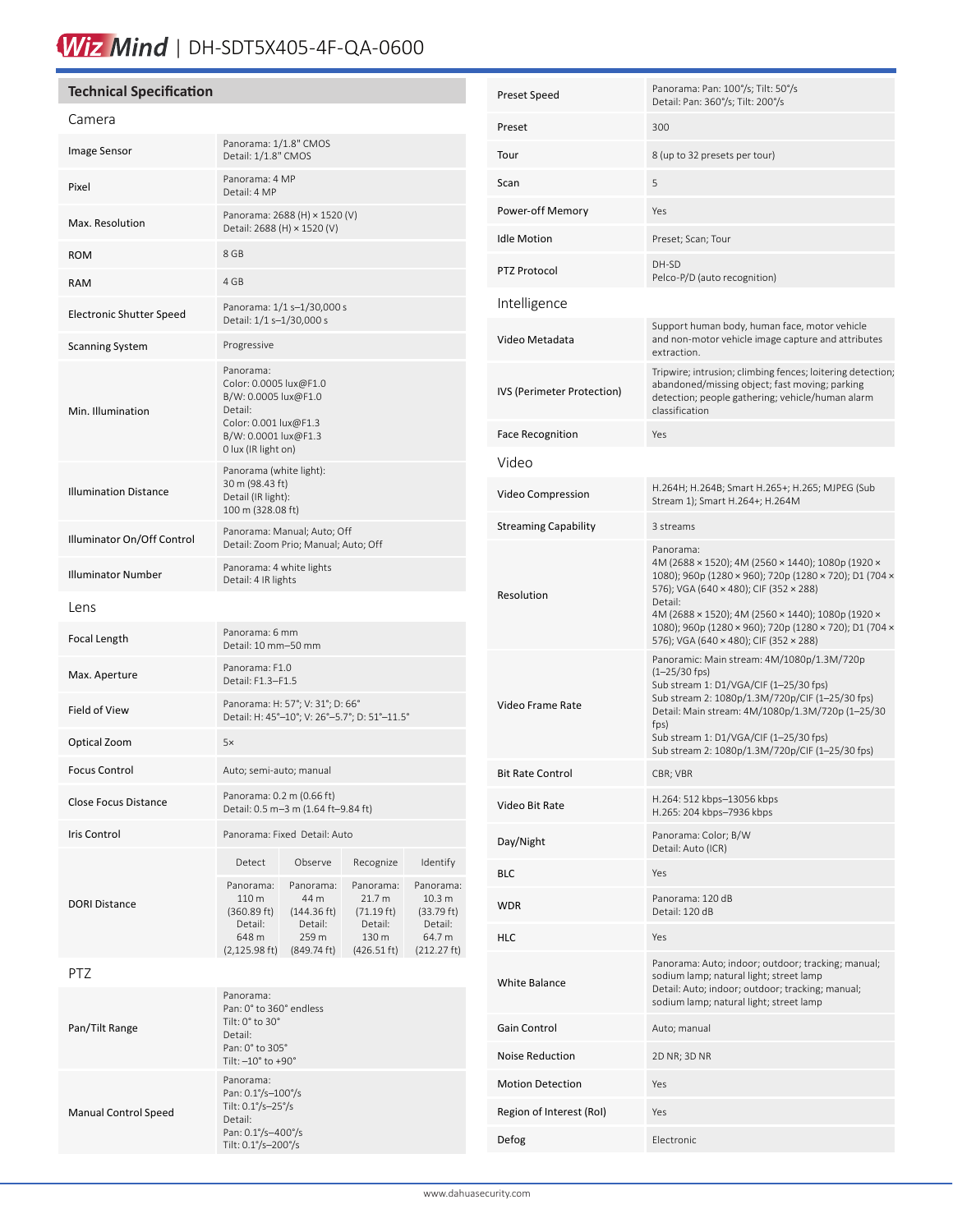# Wiz Mind | DH-SDT5X405-4F-QA-0600

| Digital Zoom                 | 16x                                                                                                                                                                               |  |  |  |
|------------------------------|-----------------------------------------------------------------------------------------------------------------------------------------------------------------------------------|--|--|--|
| Image Rotation               | 180°                                                                                                                                                                              |  |  |  |
| S/N Ratio                    | Panorama: ≥55 dB<br>Detail: ≥55 dB                                                                                                                                                |  |  |  |
| Audio                        |                                                                                                                                                                                   |  |  |  |
| <b>Audio Compression</b>     | G.711a; G.711mu; G.726; MPEG2-Layer2; G.722.1;<br>G.729; G723                                                                                                                     |  |  |  |
| Network                      |                                                                                                                                                                                   |  |  |  |
| Network Port                 | RJ-45 (10/100 Base-T)                                                                                                                                                             |  |  |  |
| Network Protocol             | TCP; FTP; RTMP; IPv6; IPv4; DNS; RTCP; PPPoE; NTP;<br>RTP; 802.1x; HTTPS; SNMP; DDNS; UPnP; ICMP; UDP;<br>IGMP; HTTP; DHCP; SMTP; SNMP v1/v2c/v3 (MIB-2);<br>QoS; RTSP; ARP       |  |  |  |
| Interoperability             | ONVIF (Profile S&G&T); GB/T28181; CGI                                                                                                                                             |  |  |  |
| <b>Streaming Method</b>      | Unicast; Multicast                                                                                                                                                                |  |  |  |
| User/Host                    | 20 (total bandwidth: 64 M)                                                                                                                                                        |  |  |  |
| Storage                      | FTP; Micro SD card (512 GB)                                                                                                                                                       |  |  |  |
| <b>Browser</b>               | IE 9 and later versions<br>Chrome 41 and later versions<br>Firefox 50 and later versions<br>Safari 10 and later versions                                                          |  |  |  |
| Management Software          | DSS; NVR; Smart PSS                                                                                                                                                               |  |  |  |
| <b>Mobile Client</b>         | iOS; Android                                                                                                                                                                      |  |  |  |
| Port                         |                                                                                                                                                                                   |  |  |  |
| Audio Input                  | 1 channel (LINE IN, bare wire)                                                                                                                                                    |  |  |  |
| <b>Audio Output</b>          | 1 channel (LINE OUT, bare wire)                                                                                                                                                   |  |  |  |
| Alarm I/O                    | 2/1                                                                                                                                                                               |  |  |  |
| Audio I/O                    | 1/1                                                                                                                                                                               |  |  |  |
| Two-way Audio                | Yes                                                                                                                                                                               |  |  |  |
| Alarm Linkage                | Capture; preset; tour; recordings on SD card; alarm<br>digital input; send email                                                                                                  |  |  |  |
| Alarm Event                  | Motion/tampering detection; audio detection;<br>network disconnection detection; IP conflict detection;<br>memory card state detection; memory space<br>detection; illegal access |  |  |  |
| Power                        |                                                                                                                                                                                   |  |  |  |
| Power Supply                 | 36 VDC, 2.23 A (± 25%)<br>Hi-PoE                                                                                                                                                  |  |  |  |
| <b>Power Consumption</b>     | Basic: 21 W<br>Max.: 40 W (PTZ, zoom, focus, IR light, white light, and<br>smart plan enabled)                                                                                    |  |  |  |
| Environment                  |                                                                                                                                                                                   |  |  |  |
| <b>Operating Temperature</b> | $-40$ °C to +65 °C (-40 °F to +149 °F)                                                                                                                                            |  |  |  |
| <b>Operating Humidity</b>    | ≤95% (RH)                                                                                                                                                                         |  |  |  |
| Protection                   | IP67; TVS 8000 V lightning protection; surge<br>protection; voltage transient protection                                                                                          |  |  |  |
| Structure                    |                                                                                                                                                                                   |  |  |  |
| <b>Product Dimensions</b>    | 385 mm × $\Phi$ 277 mm (15.16" × $\Phi$ 10.91")                                                                                                                                   |  |  |  |
| Net Weight                   | 9 kg (19.84 lb)                                                                                                                                                                   |  |  |  |

Gross Weight 13.8 kg (30.42 lb)

ĺ

| <b>Ordering Information</b> |                            |                                                       |  |  |  |
|-----------------------------|----------------------------|-------------------------------------------------------|--|--|--|
| Type                        | Model                      | Description                                           |  |  |  |
| Dual-PTZ<br>Camera          | DH-SDT5X405-4F-<br>QA-0600 | 4MP Starlight+ IR WizMind Network Dual-<br>PT7 Camera |  |  |  |
| Accessories                 | DC36V/2.23A                | Power Adapter                                         |  |  |  |
|                             | PFB306W-S                  | Wall Mount Bracket                                    |  |  |  |
|                             | <b>PFA150</b>              | Pole Mount Bracket                                    |  |  |  |
|                             | PFB300C-S                  | Ceiling Mount Bracket                                 |  |  |  |

# **Accessories**

# Included:



DC36V/2.23A Power Adapter



| PFB306W-S          |  |
|--------------------|--|
| Wall Mount Bracket |  |

Optional:





PFA150 Pole Mount Bracket

PFB300C-S Ceiling Mount Bracket